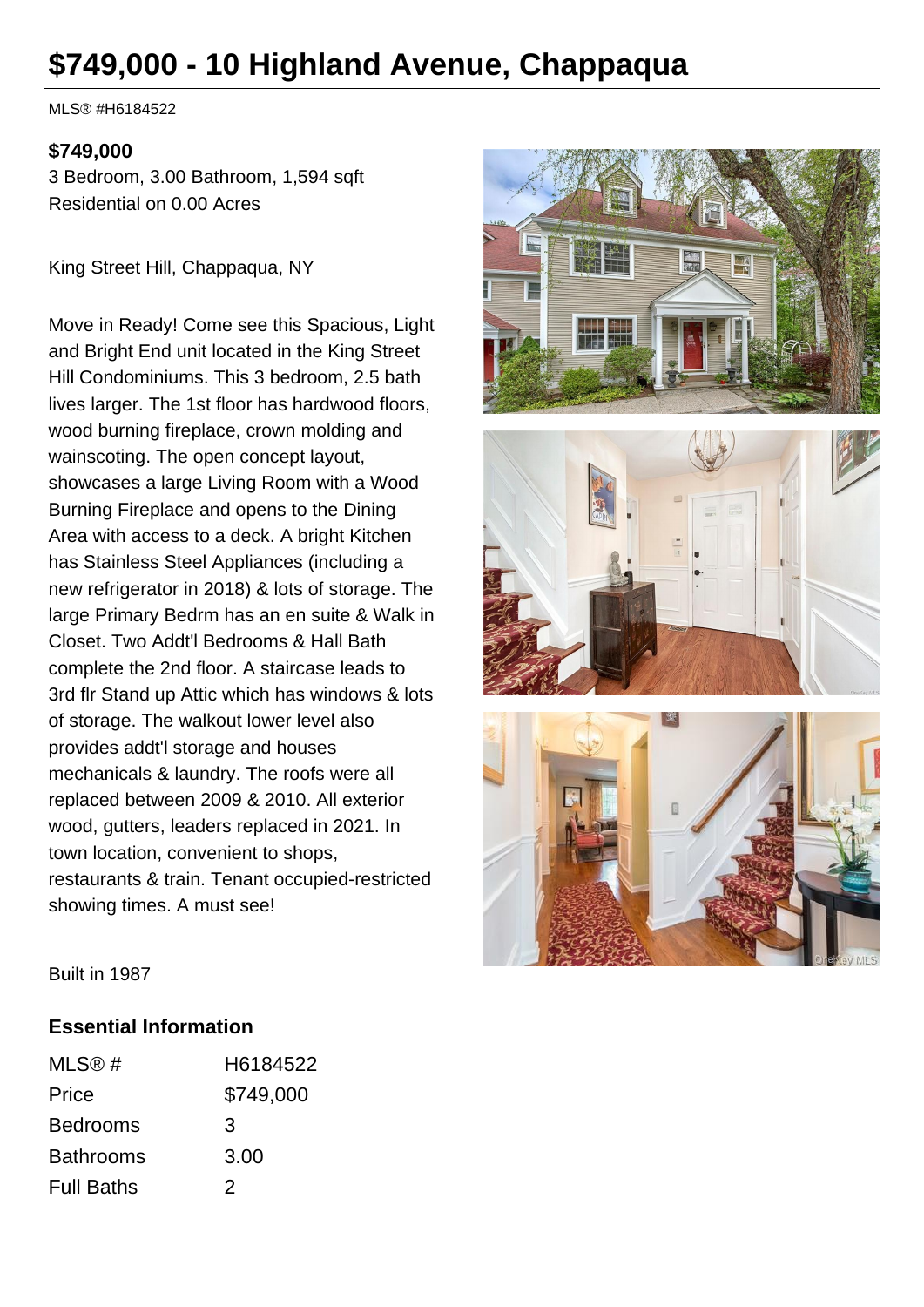| <b>Half Baths</b>     |             |
|-----------------------|-------------|
| <b>Square Footage</b> | 1,594       |
| Acres                 | 0.00        |
| Taxes                 | \$8,813     |
| <b>Year Built</b>     | 1987        |
| <b>Type</b>           | Residential |
| Sub-Type              | Condominium |
| <b>Style</b>          | Townhouse   |
| <b>Status</b>         | Active      |

## **Community Information**

| <b>Address</b> | 10 Highland Avenue |
|----------------|--------------------|
| Subdivision    | King Street Hill   |
| City           | Chappaqua          |
| County         | Westchester        |
| <b>State</b>   | NY                 |
| Zip Code       | 10514              |

## **Amenities**

| Included | <b>Near Public Transit</b> |
|----------|----------------------------|
| Parking  | Assigned                   |
| Garages  | Assigned                   |

## **Interior**

| Interior                 | Hardwood                                                          |
|--------------------------|-------------------------------------------------------------------|
| <b>Interior Features</b> | Eat-in Kitchen, Formal Dining Room, Granite Counters, Master Bath |
| Appliances               | Dishwasher, Dryer, Oven, Refrigerator, Washer                     |
| Heating                  | Natural Gas, Forced Air                                           |
| Cooling                  | <b>Central Air</b>                                                |
| Has Basement             | Yes                                                               |
| <b>Basement</b>          | Full, Walk-Out Access                                             |
| Fireplace                | Yes                                                               |
| # of Fireplaces          |                                                                   |

#### **Exterior**

| Construction    | <b>Vinyl Siding</b>        |
|-----------------|----------------------------|
| Lot Description | <b>Near Public Transit</b> |
| Exterior        | <b>Vinyl Siding</b>        |

### **School Information**